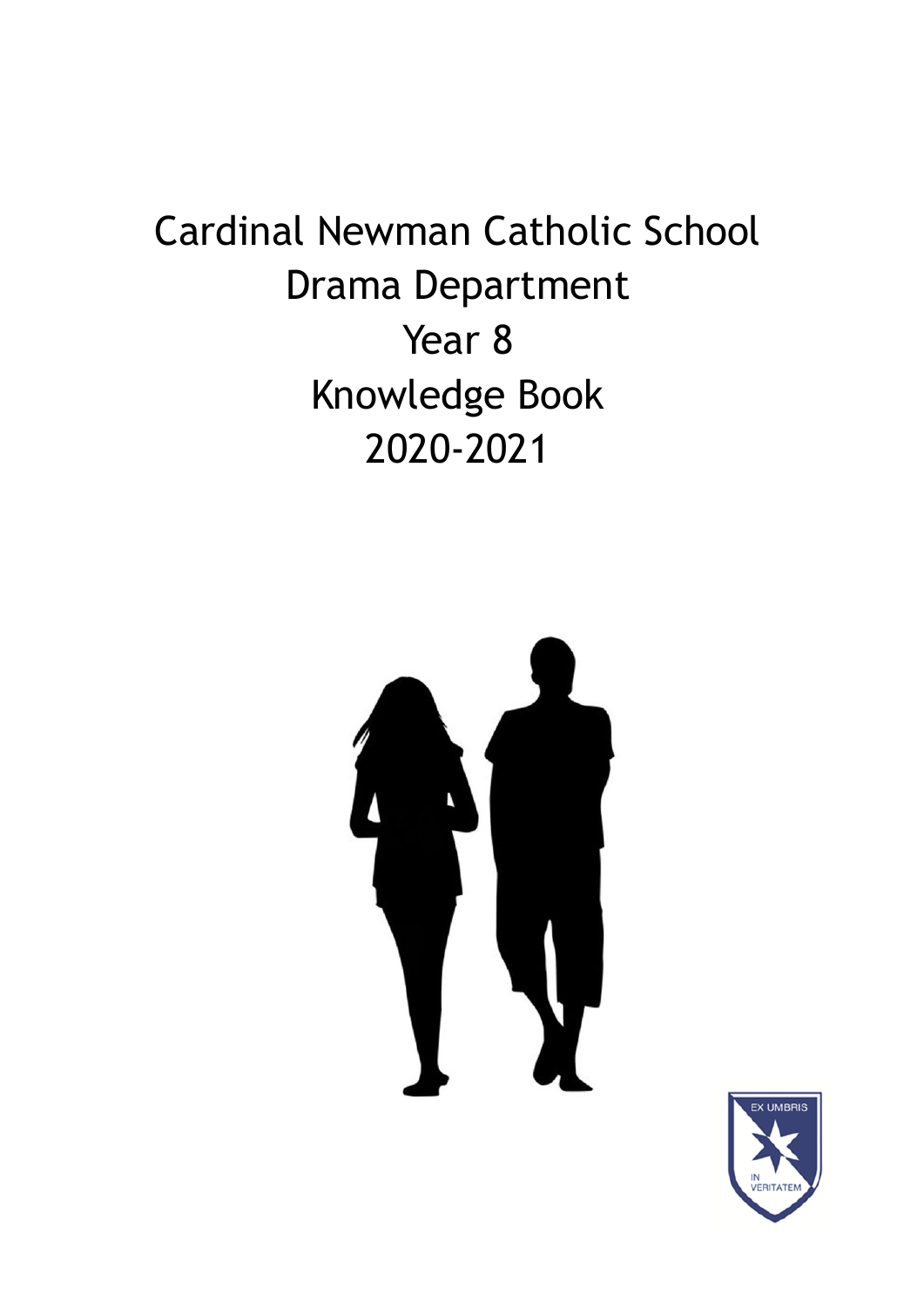#### audience or another audience or another Monologue-Monologue-Along speech to an Along speech to an

character on stage.

character on stage.

Levels-

positions to indicate status. positions to indicate **status**. Using actors height and Using actors height and StatusPower, authority or importance.

Power, authority or importance.

scene. Every actor (in-role) has to say what their scene. Every actor (in-role) has to say what their This deepens the actors understanding of their This deepens the actors understanding of their character is thinking or feeling that moment. Whilst rehearsing or performing, freeze the character is thinking or feeling that moment. Whilst rehearsing or performing , freeze the Thought Tracking-Thought Tracking-

Freeze Frame-Creating a still image that captures an important moment

of the play.

of the play.

captures an important moment Creating a still image that Freeze Frame-

character's thought and feelings.

character's thought and feelings.

A scene between two A scene between two Duologuecharacters. characters.

## Cross-Cutting-Cross-Cutting-

Proxemics-

Proxemics-

The use of closeness or distance between character's to make a

distance between

The use of closeness or

showing different significant performed at the same time performed at the same time events, from different times showing different significant events, from different times time on the stage. It can be time on the stage. It can be and places, at the same and places, at the same background or explain background or explain Two or more scenes Two or more scenes used to provide the used to provide the events

point.

character's to make a

# Hot-Seating-Hot-Seating-

Drama Techniques

**Techniques** 

Answering questions in role Answering questions in role about your character. about your character.

## Role on the wall-Role on the wall-

character and put in on the wall. character and put in on the wall. character inside the outline and character inside the outline and Write the facts about your Write the facts about your the emotions and feelings the emotions and feelings Draw an outline of your Draw an outline of your outside the outline. outside the outline.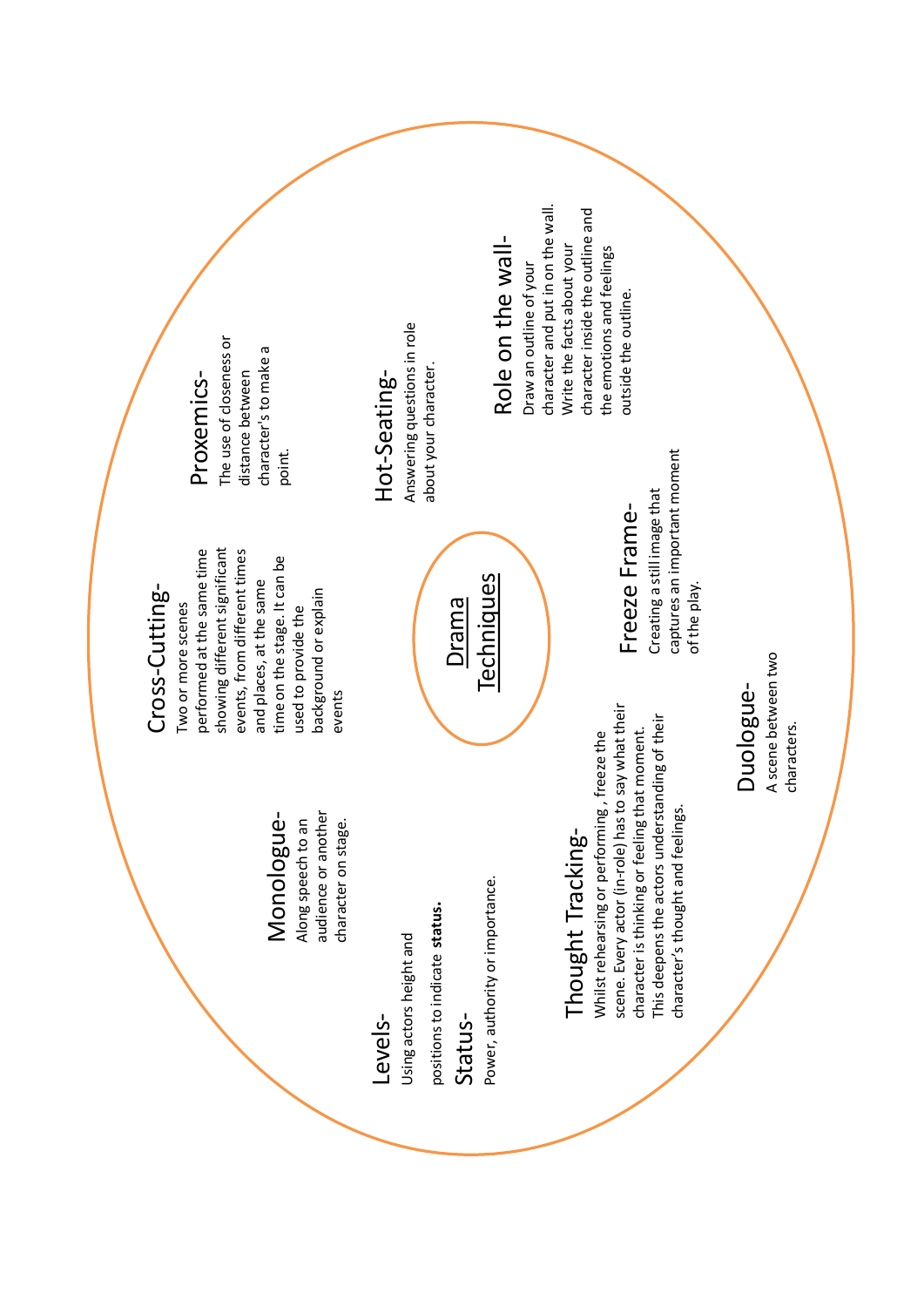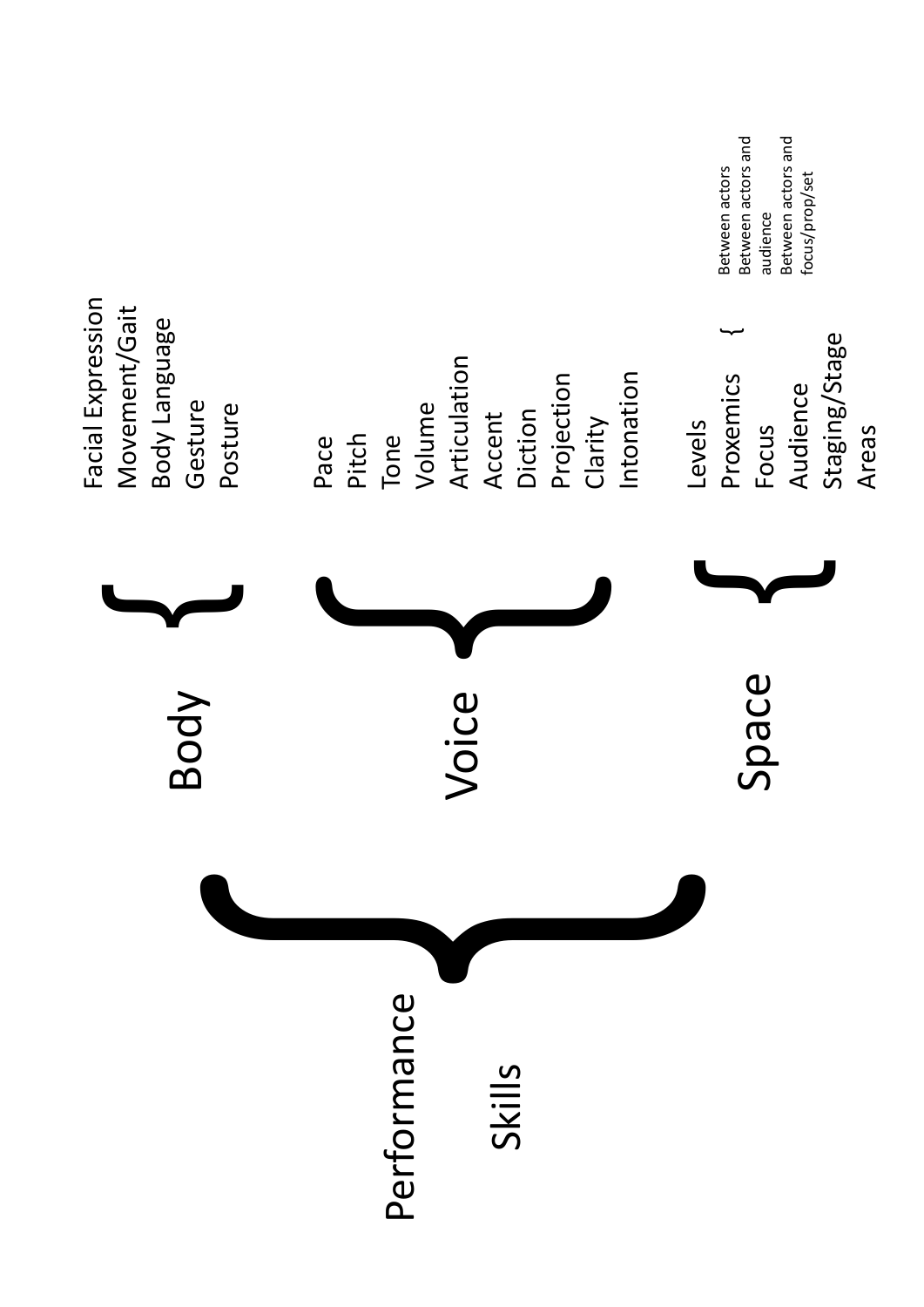



# AUDIENCE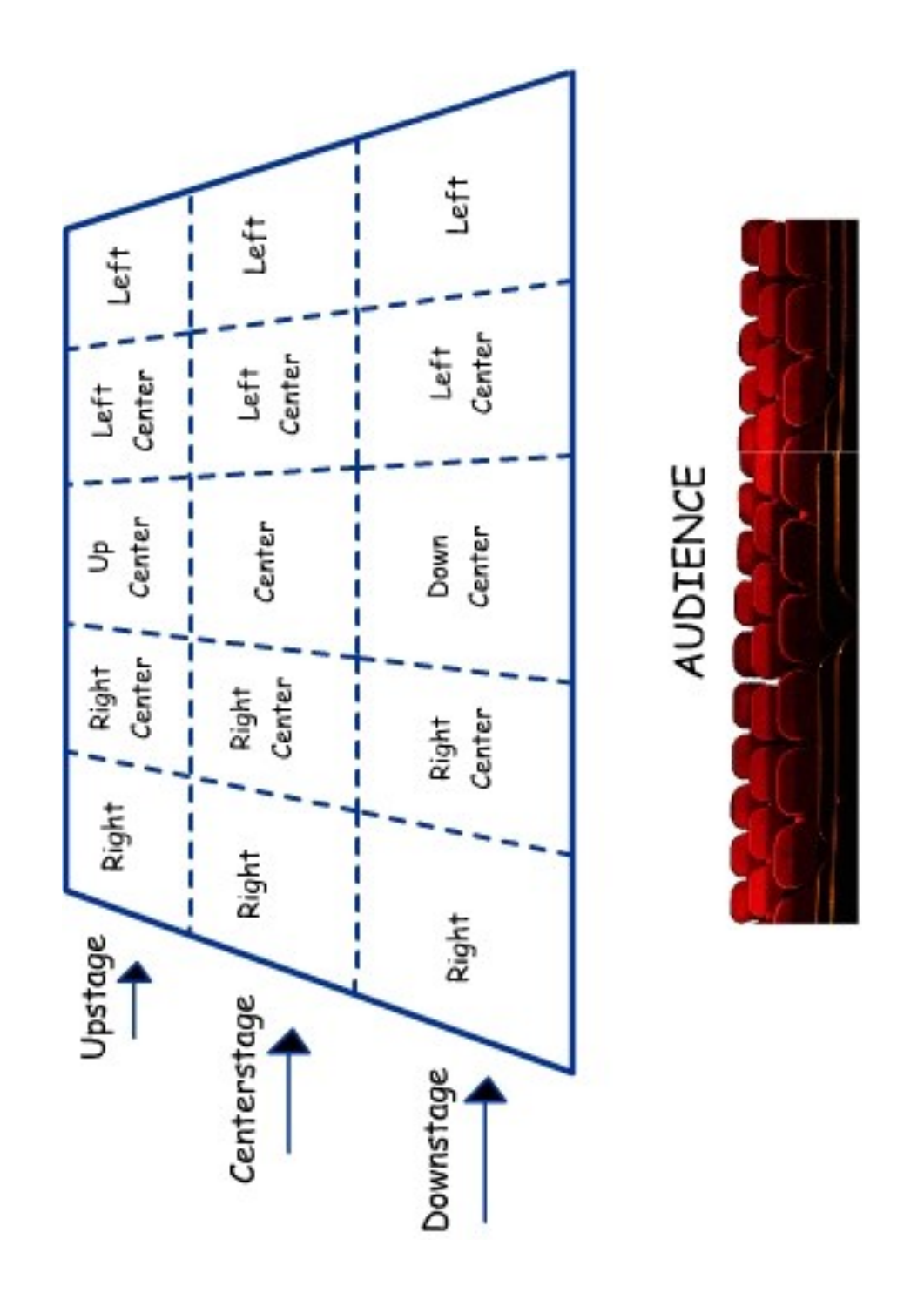## Theatre History:

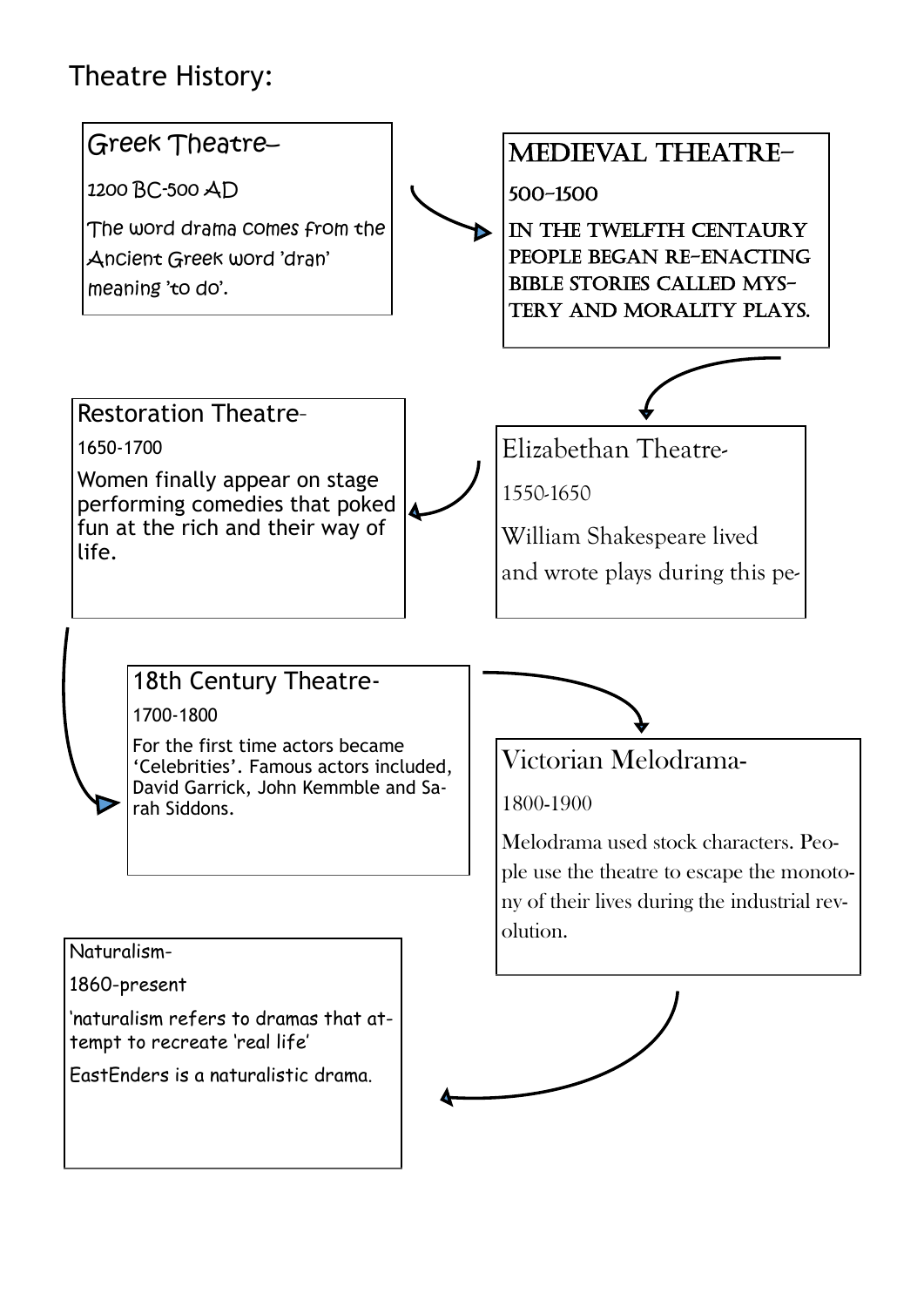## **LONDON RIOTS**

Mark Duggan was killed in Tottenham, London, on Thursday 4 August after police stopped the car in which he was a passenger. Saturday's protest march sparked unrest and by the end of the night Tottenham was ablaze, with cars and shops set on fire and looters running free.

More disturbances took place on Sunday night, but it was on Monday afternoon that they began to escalate. The violence spread first to Hackney, then to Lewisham, Peckham, Woolwich, Ealing, Clapham and then to major cities

On Tuesday, an extra 10,000 police meant the streets of London were quieter but rioting and disorder took hold in Manchester, Birmingham, Nottingham, Wolverhampton and Liverpool.

We will be exploring society at that time and the rules and consequences that surround us.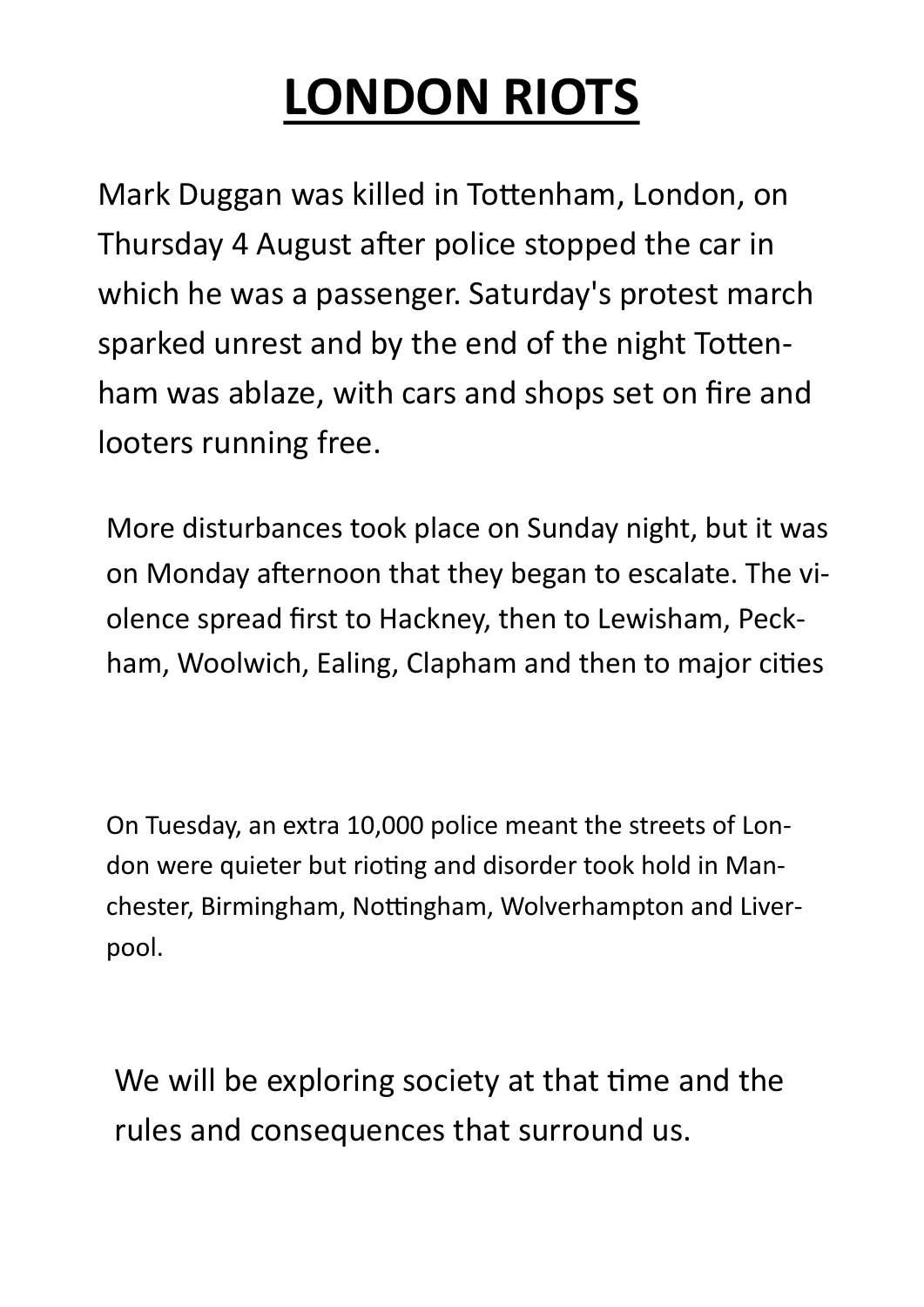#### **7 Ages of Man from**

#### **William Shakespeare's As you Like It**



Last scene of all,

cut,

That ends this strange eventful history, Is second childishness and mere oblivion,

Sans teeth, sans eyes, sans taste, sans everything